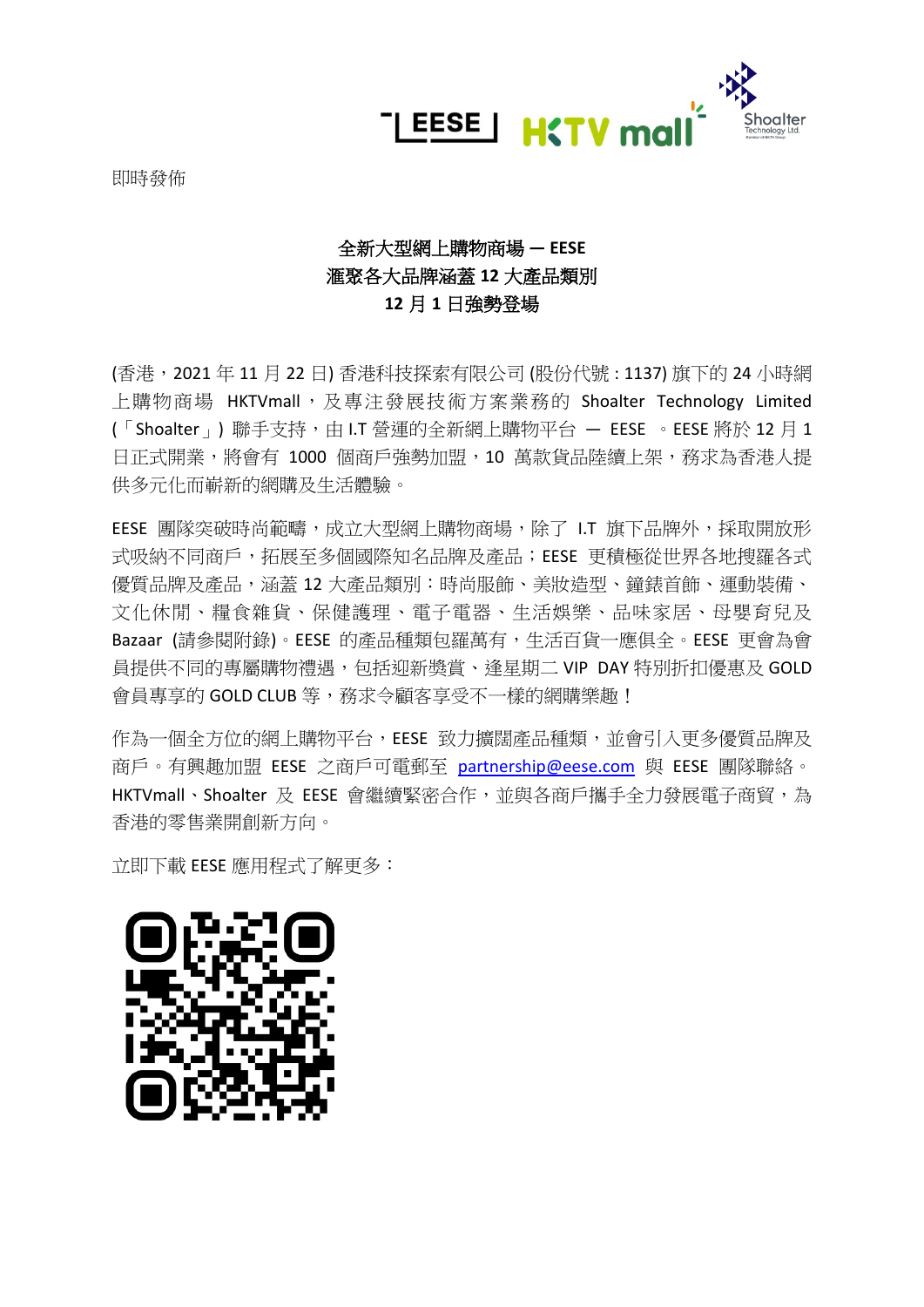

## 附錄:產品列表

|                               | 3CE                 | Clé de Peau Beauté      | <b>Hugo Boss</b>             | Narciso Rodriguez   | YSL |
|-------------------------------|---------------------|-------------------------|------------------------------|---------------------|-----|
|                               | <b>AESOP</b>        | Diptyque                | Jo Malone                    | <b>NARS</b>         |     |
|                               | Apivita             | <b>ESSE Skincare</b>    | Jurlique                     | Natura Bissé        |     |
|                               | AVEDA               | Estée Lauder            | Kiehls                       | Paul Smith          |     |
| <b>Beauty</b>                 | Bobbi Brown         | Evolcare                | La Prairie                   | <b>PUREARTH</b>     |     |
|                               | Canvas              | Giorgio Armani          | LaMer                        | Shiseido            |     |
|                               | Chanel              | Givenchy                | Lancôme                      | Sisley              |     |
|                               | Charlotte Tilbury   | Gucci                   | MAC                          | SK-II               |     |
|                               | Christian Dior      | Guerlain                | Maison Margiela              | The history of Whoo |     |
|                               | Clarisonic          | Hermès                  | <b>MIOGGI</b>                | Tom Ford            |     |
|                               |                     |                         |                              |                     |     |
|                               | <b>BAKEBE</b>       | PONG                    |                              |                     |     |
| Concierge                     | <b>Bricklane</b>    | Sift                    |                              |                     |     |
| <b>Services</b>               | Dr Reborn           | Slim beauty             |                              |                     |     |
|                               | Kkday               | Swiss Line              |                              |                     |     |
|                               | perFACE             | The Emperor Hotel       |                              |                     |     |
|                               |                     |                         |                              |                     |     |
|                               | Bookazine           | MATTEL                  |                              |                     |     |
| <b>Culture &amp; Leisure</b>  | Combi               | <b>Tiny Island Maps</b> |                              |                     |     |
|                               | Fisher-Price        | Vzow                    |                              |                     |     |
|                               | K's Kids            |                         |                              |                     |     |
|                               |                     |                         |                              |                     |     |
|                               | Anker               | Karcher                 | Panasonic                    | Urban Ears          |     |
|                               | Arlo                | Laurastar               | Rasonic                      | Verbatim            |     |
|                               | <b>B&amp;O</b>      | Lexon                   | Recolte                      | Zenox               |     |
|                               | <b>Booster</b>      | Logitech                | <b>Steelseries</b>           |                     |     |
| Electronic &                  | <b>Breville</b>     | Marshall                | Sudio                        |                     |     |
| <b>Appliance</b>              | <b>Bruno</b>        | Master Dynamic          | <b>TCL</b>                   |                     |     |
|                               | Festino             | <b>Mediness</b>         | Tea Château                  |                     |     |
|                               | Fujico              | Momax                   | Teka                         |                     |     |
|                               | <b>ITSU</b>         | Netgear                 | Thanko                       |                     |     |
|                               | Jabra               | <b>OTO</b>              | Toffy                        |                     |     |
|                               |                     |                         |                              |                     |     |
| Grocery &<br><b>Specialty</b> | <b>Ensure Guard</b> | MHD                     | <b>Tipico Italian Grocer</b> |                     |     |
|                               | Fok Hing Gin        | Nicole's Kitchen        | Truffle Hunter               |                     |     |
|                               | <b>IZZUE MARKET</b> | Pacific Coffee          | 捷榮咖啡                         |                     |     |
|                               | KerryFlex           | Pernod Ricard (Martell) | 壽桃牌                          |                     |     |
|                               | Lady M              | Tea WG                  |                              |                     |     |
|                               | Maison Argaud       | The Coffee Academics    |                              |                     |     |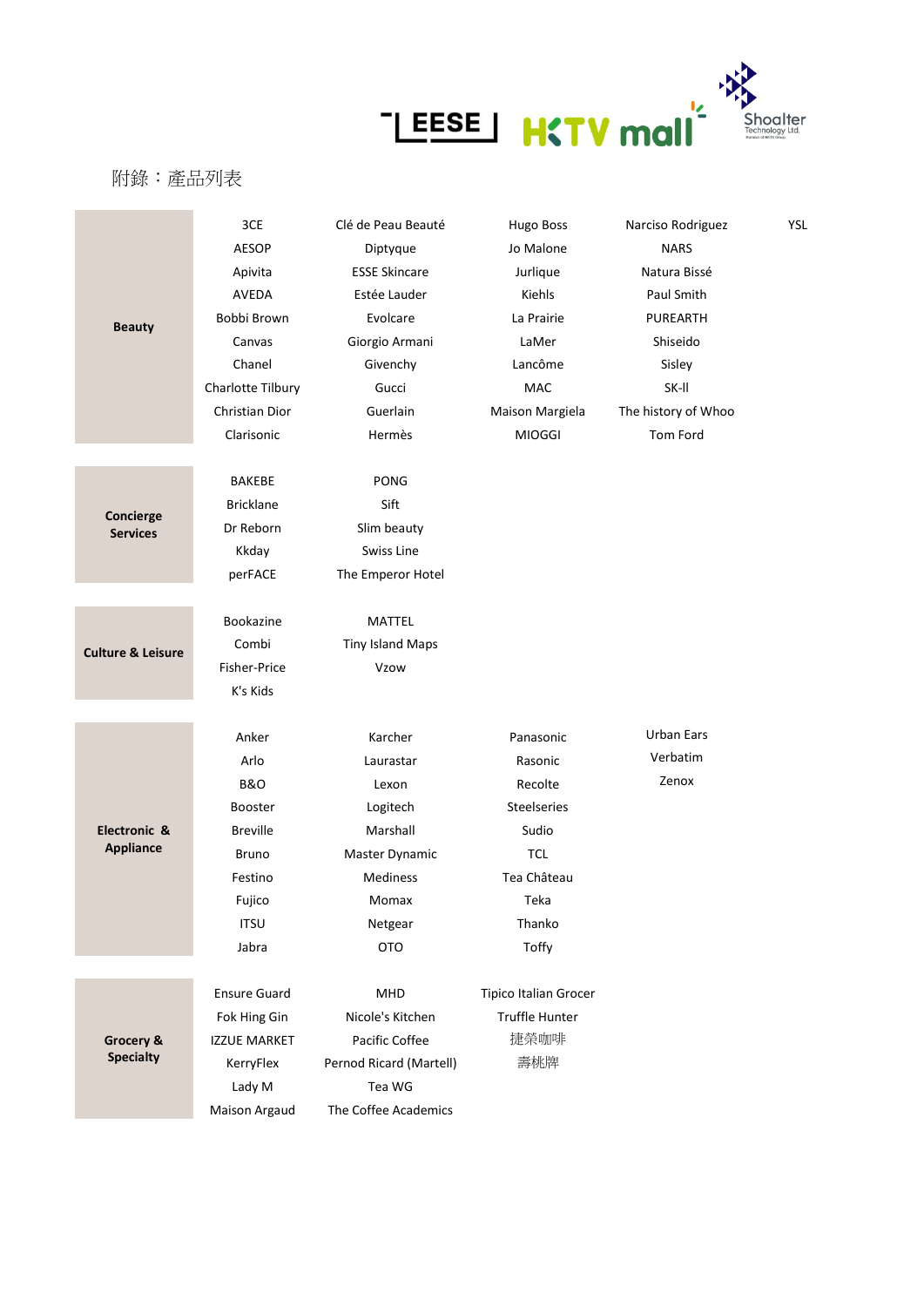

|                                   | 1017 ALYX 9SM           | <b>Balmain</b>         | COMME des GARÇONS Play   | Loewe                      | STYLENANDA       |
|-----------------------------------|-------------------------|------------------------|--------------------------|----------------------------|------------------|
|                                   | 10thshop                | <b>BAPE BLACK</b>      | ECCO                     | Louis Vuitton              | <b>SUPREME</b>   |
|                                   | 22 optical              | Bapy                   | FEAR OF GOD ESSENTIALS   | Miu Miu                    | Tom Ford         |
|                                   | A BATHING APE®          | <b>BEAMS</b>           | <b>FRED PERRY</b>        | Moncler                    | <b>TOPBASICS</b> |
|                                   | A.P.C.                  | Bottega Veneta         | Fendi                    | <b>MSGM</b>                | Undefeated       |
|                                   | AAPE                    | <b>Brooks Brothers</b> | Furla                    | N.HOOLYWOOD                | Versace          |
| <b>Fashion</b>                    | <b>Acne Studios</b>     | Burberry               | <b>HELMUT LANG</b>       | <b>NEIGHBORHOOD</b>        | <b>VIOLA</b>     |
|                                   | A-COLD-WALL*            | Celine                 | Hermès                   | OFF-WHITE c/o VIRGIL ABLOH | $Y-3$            |
|                                   | AMI                     | Chanel                 | <b>HYSTERIC GLAMOUR</b>  | Prada                      | ZUCCa            |
|                                   | b+ab                    | <b>CHLOE</b>           | <b>IZZUE</b>             | <b>RICK OWENS</b>          |                  |
|                                   | <b>BABY MILO</b>        | Chocoolate             | <b>JACQUEMUS</b>         | SPIRITUNUS                 |                  |
|                                   | Balenciaga              | Comme Des Garçons      | <b>KSUBI</b>             | STELLA McCARTNEY           |                  |
|                                   |                         |                        |                          |                            |                  |
| Home &                            | Alchemist Frankincense  | Coravin                |                          |                            |                  |
| <b>Furniture</b>                  | Barista & Co            | Dreamfarm              |                          |                            |                  |
|                                   | <b>BRITA</b>            | Thermos                |                          |                            |                  |
|                                   |                         |                        |                          |                            |                  |
| Mother &                          | <b>Baby Button</b>      |                        |                          |                            |                  |
| <b>Baby</b>                       | Huggies                 |                        |                          |                            |                  |
|                                   | Stokke                  |                        |                          |                            |                  |
|                                   | Adidas                  | le coq sportif         | Skechers                 |                            |                  |
| Sports &                          | Fjällräven              | <b>NIKE</b>            | Snow Peak                |                            |                  |
| <b>Outdoor</b>                    | gearzhop                | Pony                   | Syzygy Outdoor Gear      |                            |                  |
|                                   | JanSport                | <b>PUMA</b>            | <b>VANS</b>              |                            |                  |
|                                   |                         |                        |                          |                            |                  |
| <b>Watches &amp;</b><br>Jewellery | AS29                    | DANIEL WELLINGTON      | KLASSE14                 |                            |                  |
|                                   | C'adore                 | Diamanti Per Tutti     | Prince Watch & Jewellery |                            |                  |
|                                   | Casio                   | DOWN THE AISLE ATELIER | Thinking Daisy Jewellery |                            |                  |
|                                   | CITIZEN                 | <b>DreamNicker</b>     | 中藝                       |                            |                  |
|                                   |                         |                        |                          |                            |                  |
| Health &<br>Wellbeing             | Aromatherapy Associates | John masters organics  | <b>TENGA</b>             |                            |                  |
|                                   | Blackmores              | KAZE                   | <b>THANN</b>             |                            |                  |
|                                   | Catalo                  | Medicom                | YUAN                     |                            |                  |
|                                   | Durex                   | Nestlé                 |                          |                            |                  |
|                                   | René Furterer           | RAZE                   |                          |                            |                  |